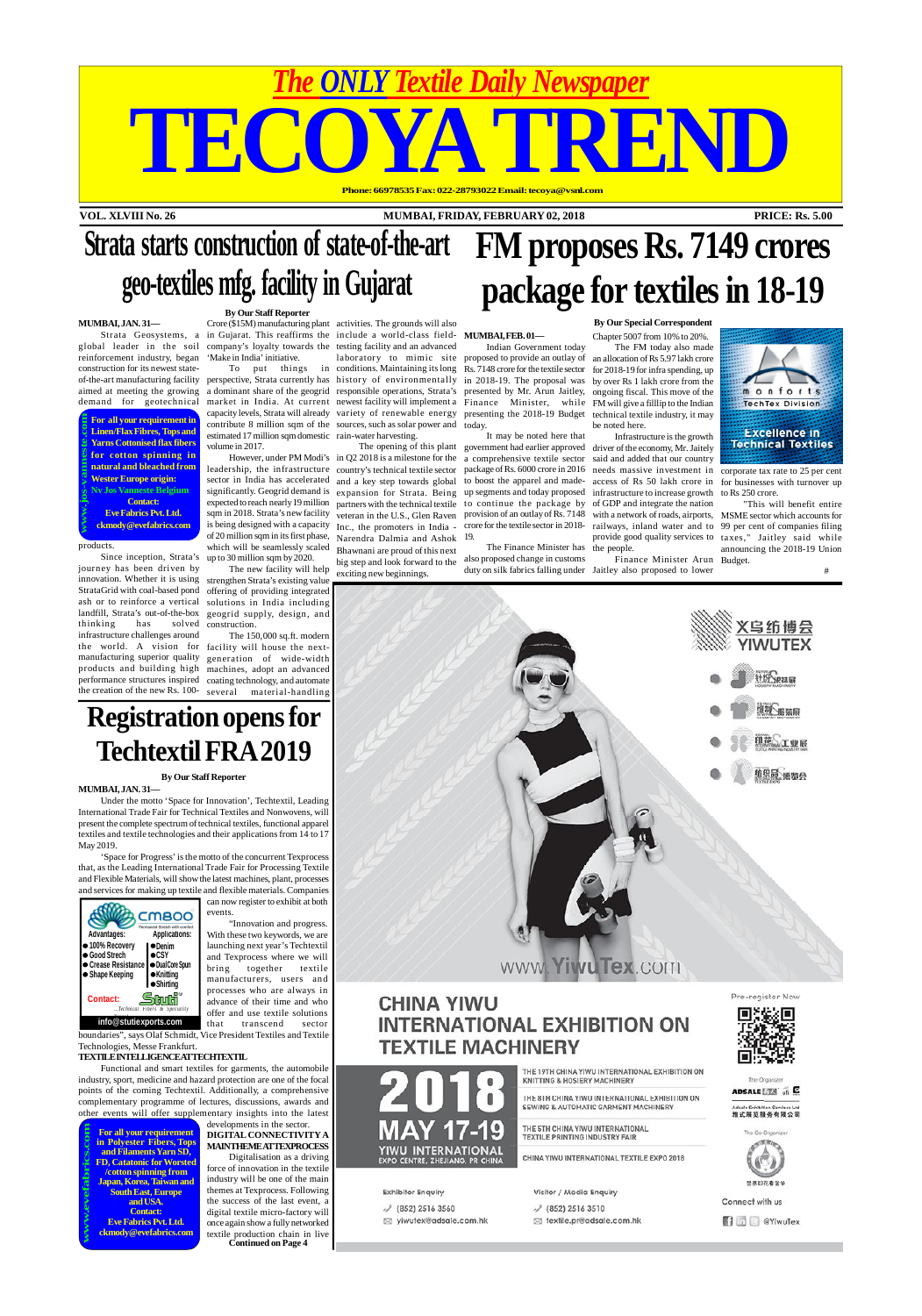#### **PAGE 2. TECOYA TREND, FRIDAY, FEBRUARY 02, 2018.**

| <b>RELIANCE</b>                                                                           |                  | <b>REPALLAVAA</b><br><b>CE GROUP</b>                                 |                  | 150/108 SIM<br>150/108 HIM                                                                                     | 90.00<br>91.00                              | 80/34/BL ROTO<br>80/72/BL ROTO    | 105-00<br>$107 - 00$                               |           |                                                                           |                                                                           |                    | <b>National Textile Corporation</b>                                                                                                                                |                  |                            |
|-------------------------------------------------------------------------------------------|------------------|----------------------------------------------------------------------|------------------|----------------------------------------------------------------------------------------------------------------|---------------------------------------------|-----------------------------------|----------------------------------------------------|-----------|---------------------------------------------------------------------------|---------------------------------------------------------------------------|--------------------|--------------------------------------------------------------------------------------------------------------------------------------------------------------------|------------------|----------------------------|
| RIL - PSF<br>0.8 Semi Dull                                                                |                  | <b>LONGLASST (VORTEX)</b><br>98.15 PILLING FREE Yarns in             |                  | 300/72 NIM                                                                                                     | 87.00                                       | 80/72/DB BL RO                    | $107 - 00$                                         |           |                                                                           |                                                                           |                    |                                                                                                                                                                    |                  |                            |
| 1.0 Semi Dull                                                                             | 95.50            | VISCOSE, MICROMODAL,<br>TENCEL, PVPC &                               |                  | 300/72 IM                                                                                                      | 88.50                                       | 80/72/ROTO                        | $100 - 00$<br>$99-00$                              |           | (EX-MILL RATE INKG)                                                       | MAHARASHTRA REGION                                                        |                    | 38 100% POLY (Auto Cone)<br>50 100% POLY (Auto Cone)                                                                                                               |                  | 148-50<br>158-50           |
| 1.2 Semi Dull<br>1.4 Semi Dull                                                            | 94.75<br>94.00   | <b>CORE SPUN YARNS</b><br>alakan@pallavaagroup.com                   |                  | 300/72 HIM                                                                                                     | 89.00                                       | 75/72/SDROTO<br>75/36 NIM         |                                                    | 95-00     |                                                                           | <b>Grey Cotton</b>                                                        |                    | <b>GREY BLENDED</b>                                                                                                                                                |                  |                            |
| 2.0 Semi Dull                                                                             | 94.00            | Mobile: +91 90470 26711                                              |                  | 320/72X2 HIM                                                                                                   | 90.00                                       | 75/36 HIM                         | $105 - 00$                                         |           | 40 Carded (Auto Cone)                                                     | <b>Yarn on Cone</b>                                                       | 209-00             | POLYESTER COTTONYARN<br>28 PC (45/55 Auto Cone)                                                                                                                    |                  | 172-00                     |
| 1.2 Super HT Brt                                                                          | 99.40            | <b>Texturised</b><br><b>GREY</b>                                     |                  | 450/96 HIM / SIM<br>300/96 NIM BLACK DD                                                                        | 91.00<br>91.00                              | 75/108/MICRO                      | 109-00                                             |           | 60 Carded (Auto Cone)<br>40 Carded (Compact - AC)                         | 206-00 to 212-00                                                          | 255-50             | 28 PC (70/30 Auto Cone)<br>34 PC (65/35 Auto Cone)                                                                                                                 |                  | 148-00<br>166-00           |
| $1.2$ SHT (OW)<br>1.2 Optical White                                                       | 103.10<br>99.40  | <b>ALOK</b>                                                          |                  | 300/96 HIM BLACK DD                                                                                            | 93.00                                       | 150/288/Double SIM<br>150/288 SIM | $104 - 00$<br>$102 - 00$                           |           | 60 Carded (Compact - AC)                                                  |                                                                           | 260-00             | 36 PC (65/35 Auto Cone)                                                                                                                                            |                  | 155-50                     |
| 1.2 Super Black                                                                           | 110.20           | <b>INDUSTRIES</b>                                                    |                  | 300/96 IM BLACK DD                                                                                             | 92.50                                       |                                   |                                                    |           | 40 Combed (Compact - AC)<br>60 Combed (Compact - AC)                      |                                                                           | 221-00<br>275-00   | 40 PC (55/45 Auto Cone)<br>40 PC (70/30 Auto Cone)                                                                                                                 |                  | 179-50<br>159-00           |
| 1.4 Super Black                                                                           | 109.20           | 662/36 SIM<br>109.70 75/34 NIM WEAVING                               | 107.00<br>98.00  | 300/96X2 HIM BLACK DD                                                                                          | 94.00                                       |                                   | Luwa                                               |           | 67 Combed (Compact - AC)                                                  |                                                                           | 283-00             | 45 PC (70/30 Auto Cone)                                                                                                                                            |                  | 171-00                     |
| <b>Tow Normal</b><br><b>Tow TBL</b>                                                       | 119.50           | 75/34 NIM KNITTING                                                   | 101.00           | 300/96X2 IM BLACK DD                                                                                           | 93.50                                       |                                   |                                                    |           | 50 100% Poly                                                              | 100% Polyester Yarn<br>159-50 to 161-00                                   |                    | 54 PC (70/30 Auto Cone)<br>60 PC (80/20 Auto Cone)                                                                                                                 | 187-00 to 188-00 | 189-50                     |
| Tow Super Black 124.15                                                                    |                  | 80/48 IM                                                             | 99.00            | <b>220 EASY</b>                                                                                                | 117.00                                      |                                   | <b>Details make</b><br>the difference              |           | 60 100% Poly                                                              | 176-00 to 177-00                                                          |                    | 62 PC (70/30 Auto Cone)                                                                                                                                            |                  | 195-00                     |
| 2.0/2.5 TBL<br><b>RIL-POY</b>                                                             | 97.20            | 80/72 SIM                                                            | 99.00            | 360/73/1 EASY YARN<br>330/73/1 EASY YARN BLACK 123.00                                                          | 113.00                                      |                                   |                                                    |           | 62 100% Poly<br>65 100% Poly                                              | 181-00 to 182-00<br>181-00 to 183-00                                      |                    | POLYESTER VISCOSE YARN<br>28 PV (65/35 Auto Cone)                                                                                                                  |                  | 151-50                     |
| <b>Basic Price</b>                                                                        |                  | 80/72 HIM                                                            | 100.00           | 100/72 HIM SBR                                                                                                 | 106.00                                      |                                   | www.luwa.com                                       |           | 76 100% Poly                                                              |                                                                           | 208-00             | 38 PV (65/35 Auto Cone)<br>40 PV (65/35 Auto Cone)                                                                                                                 |                  | 166-50<br>168-50           |
| (Plus GST @ 18%)<br>126/34 SD                                                             |                  | 75/108 SIM                                                           | 102.00           | 150/48 HIM SBR                                                                                                 | 96.00                                       |                                   | 150/288 DOUBLE SIM 102-00                          |           |                                                                           | <b>Grey Blended</b><br><b>Polyester Cotton Yarn</b>                       |                    | 52 PV (65/35 Auto Cone)                                                                                                                                            |                  | 191-50                     |
| 122/72 SD                                                                                 | 91.25            | 89.50 75/108 HIM<br>75/34 NIM BLACK DD                               | 103.00<br>103.00 | 300/144 SIM SBR                                                                                                | 91.00                                       | 100/144/MICRO<br>150/48/BL ROTO   | 109-00                                             | 97-00     | 30 PC(67/33)<br>48 PC (67/33 Auto Cone)                                   |                                                                           | 152-00<br>165-00   | <b>SLUB YARN</b>                                                                                                                                                   |                  |                            |
| 250/48 SD                                                                                 | 81.50            | 80/72 HIM BLACK DD                                                   | 105.00           | 300/144 SIM SBR BLACK DD                                                                                       | 97.00                                       | 150/48/ROTO                       |                                                    | $95-00$   | 50 PC (67/33 Auto Cone)                                                   |                                                                           | 171-00             | 18 Carded (Auto Cone) - Slub<br>27 Carded (Auto Cone) - Slub                                                                                                       |                  | 167-50<br>195-50           |
| 51/14 SD<br>160/72 Brt                                                                    | 100.50<br>88-25  | 100/36 NIM                                                           | 95.00            | 300/144X2 SIM SBR                                                                                              | 92.00                                       | 150/48/DB ROTO                    |                                                    | 95-00     | 54 PC (70/30 Auto Cone)<br>54 PC (67/33 Auto Cone)                        |                                                                           | 183-50<br>178-00   | 36 Polyester 100% (Auto Cone) - Slub                                                                                                                               |                  | 154-00                     |
| 235/72 Brt                                                                                | 84.75            | 100/36 HIM                                                           | 98.00            | 425/192 SIM SBR<br>450/192 SIM SBR                                                                             | 93.50<br>93.00                              | 150/108/MICRO SIM<br>150/48/NIM   | 96-00                                              | $93-00$   | 60 PC (67/33 Auto Cone)                                                   |                                                                           | 181-50             | 46 Polyester 100% (Auto Cone) - Slub<br>18 PC (70:30) Auto Cone - Slub                                                                                             |                  | 167-00<br>145-50           |
| <b>RIL-PTY</b><br><b>Ex-Factory Basic</b>                                                 |                  | 100/36 HIM BLACK DD                                                  | 103.00           | MIX YARN JOB LOT                                                                                               | 61.00                                       | 320/72/LIM                        |                                                    | $92-00$   | 72 PC (70/30 Auto Cone)                                                   | 100% Polyeser Yarn (High Twist)                                           | 194-50             | 36 PC (70:30) Auto Cone - Slub                                                                                                                                     |                  | 170-50                     |
| <b>Prices (Freight)</b>                                                                   |                  | 100/108 SIM                                                          | 100.00           | MIX YARN Black DD JOB LOT 67.00                                                                                |                                             | 320/72/ROTO                       |                                                    | $93 - 00$ | 45 Poly HT (TPI 35 Auto Cone)<br>50 Poly HT (TPI 38 Auto Cone)            |                                                                           | 187-00<br>196-50   | 27 PV (65:35) Auto Cone - Slub<br>36 PV (65:35) Auto Cone - Slub                                                                                                   |                  | 164-00<br>180-00           |
| and GST @ 18% Extra)                                                                      |                  | 100/144 SIM<br>150/48 NIM                                            | 105.00<br>88.00  | <b>WELLKNOWN</b>                                                                                               |                                             | 300/96/BLACK ROTO                 | $102 - 00$                                         |           | 60 Poly HT (TPI 38 EYC)                                                   |                                                                           | 217-50             | 53 PV (65:35) Auto Cone - Slub<br>40 PV (65:35) Auto Cone - Slub                                                                                                   |                  | 210-00<br>165-00           |
| 75/34 SD HIM<br>75/34 SD NIM                                                              | 106.75           | 104.50 150/48 HIM                                                    | 90.00            | 80/108/MICRO                                                                                                   | $105 - 00$                                  | 130/DEN HM/GK<br>160/DEN DISCAT   | 120-00<br>112-00                                   |           | 70 Poly HT (TPI 38 Auto Cone-EYC)                                         |                                                                           | 223-00             |                                                                                                                                                                    |                  |                            |
| 155/48 SD HIM                                                                             | 97.25            | 150/300 TWISTED                                                      | 107.00           | 80/34/ROTO<br>80/72/CATONIC                                                                                    | $100 - 00$<br>115-00                        | 80/108 MIC TW                     | 131-00                                             |           |                                                                           | <b>GUJARAT REGION</b>                                                     |                    | <b>WEST BENGAL REGION</b><br><b>Grey Cotton</b>                                                                                                                    |                  |                            |
| 155/48 SD NIM<br>81/72 FD HIM                                                             | 96.25<br>114.75  | 150/300 TWISTED BLK                                                  | 112.00           | 80/72/D CAT                                                                                                    | 115-00                                      | 80/34/ROTO TW                     | 127-00                                             |           |                                                                           | <b>Grey Cotton</b><br><b>Yarn on Cone</b>                                 |                    | <b>Yarn on Cone</b>                                                                                                                                                |                  |                            |
| 81/72 CD IM                                                                               | 128.75           | 150/48 NIM BLACK DD                                                  | 93.00            | 80/72/FDROTO                                                                                                   | 106-00                                      | 80/72/FD TW<br>80/72/D FD TW      | 134-00                                             |           | 40 Carded (Auto Cone)                                                     |                                                                           | 208-00             | 40 Carded Hosiery (Auto Cone)<br>40 Carded Hosiery (Non-Auto Cone)                                                                                                 |                  | 206-00<br>203-00           |
| 75/108 IM                                                                                 | 114.25           | 150/48 HIM BLACK DD                                                  | 95.00            | 80/72/D/FDRO<br>94.50 80/72/FDRO                                                                               | 106-00<br>$106-00$                          | 80/72/CATTW                       |                                                    | 134-00    | 58 Carded (Compact - Auto Cone)<br>142-00 40 Carded (Compact - Auto Cone) |                                                                           | -------<br>212-50  |                                                                                                                                                                    |                  |                            |
| <b>RIL-FDY</b><br><b>Carton Ex-Factory</b>                                                |                  | 150/48 IM BLACK DD                                                   |                  |                                                                                                                |                                             | 80/72/D CAT TW                    | $142 - 00$                                         |           | 50 Carded (Compact - Auto Cone)                                           |                                                                           | 234-00             |                                                                                                                                                                    |                  |                            |
| <b>Basic Prices</b>                                                                       |                  |                                                                      |                  | <b>JB Ecotex LLP</b>                                                                                           |                                             |                                   |                                                    |           | 60 Carded (Compact - Auto Cone)<br>30 Combed (Hosiery - Auto Cone)        |                                                                           | 263-50<br>$201-00$ |                                                                                                                                                                    |                  |                            |
| (Freight & GST<br>@ 18% Extra)                                                            |                  |                                                                      |                  | Recycled HT PSF (Ex-factory / All taxes extra)                                                                 |                                             |                                   |                                                    |           |                                                                           | <b>MADHYA PRADESH REGION</b>                                              |                    |                                                                                                                                                                    |                  |                            |
| $70/36$ SD                                                                                | 87.75            |                                                                      |                  | 1.4 DENIER<br>Off White                                                                                        | 77-00                                       | 1.2 DENIER<br>Off White           | 79-00                                              |           |                                                                           | <b>Grey Cotton</b><br><b>Yarn on Cone</b>                                 |                    |                                                                                                                                                                    |                  |                            |
| 49/24 SD                                                                                  | 94.00            |                                                                      |                  | Milky White                                                                                                    | 79-00                                       | Milky White                       | 81-00                                              |           | 27 Carded (Auto Cone)                                                     |                                                                           | 184-00             |                                                                                                                                                                    |                  |                            |
| 50/36 Brt<br>75/36 Brt                                                                    | 103.00<br>93.00  |                                                                      |                  | <b>Black</b>                                                                                                   | 85-00                                       | <b>Black</b>                      | 87-00                                              |           | 32 Carded (Auto Cone)<br>36 Carded (Auto Cone)                            |                                                                           | 193-00<br>198-00   |                                                                                                                                                                    |                  |                            |
| 150/48 Brt                                                                                | 86.00            |                                                                      |                  | VISCOSE                                                                                                        |                                             |                                   |                                                    |           | 38 Carded (Auto Cone)<br>42 Carded (Auto Cone)                            | 203-00 to 204-00<br>211-00 to 212-00                                      |                    |                                                                                                                                                                    |                  |                            |
| <b>Art-Silk</b>                                                                           |                  | <b>ANJANEYA</b>                                                      |                  | 2.40s Viscose                                                                                                  | 254                                         |                                   | <b>PALLAVAA</b>                                    |           | 44 Carded (Auto Cone)                                                     | 215-00 to 216-00                                                          |                    |                                                                                                                                                                    |                  |                            |
|                                                                                           |                  |                                                                      |                  |                                                                                                                |                                             |                                   |                                                    |           |                                                                           |                                                                           |                    |                                                                                                                                                                    |                  |                            |
|                                                                                           |                  | 40s Excel                                                            | $\cdots$         | <b>VSF - 100%</b>                                                                                              |                                             | 30/1 Viscose RS                   | 242                                                |           | 46 Carded (Auto Cone)                                                     | 217-00 to 219-00<br><b>100% POLYESTER YARN</b>                            |                    |                                                                                                                                                                    |                  |                            |
| EX-BHIWANDI                                                                               |                  | <b>MOTHI SPINNERS</b>                                                | 196              | 30's<br><b>KPN</b>                                                                                             | $\begin{array}{c} - \text{---} \end{array}$ | 30/1 Viscose LLT                  | 242                                                |           | 36 100% POLY (Auto Cone)                                                  |                                                                           | 144-00             |                                                                                                                                                                    |                  |                            |
| <b>EXCLUDING GST</b><br><b>CENTURY RAYON</b>                                              |                  | 20s viscose<br>30s viscose                                           | 212              | <b>MODAL</b><br><b>PKPN</b><br>40's<br>------                                                                  |                                             | 30/1 Mod/Cot 60/40                | -277<br>30/1 CVC 60C/40LongLas 288                 |           |                                                                           |                                                                           |                    |                                                                                                                                                                    |                  |                            |
| 60 Brt                                                                                    |                  | 550-00 30s Vortex                                                    | 228<br>238       | <b>COTTTON/MODAL</b><br><b>JPP</b><br>30's                                                                     | $\cdots \cdots \cdots$                      |                                   | 30/1 PC 65/35 0LongLaast 206                       |           |                                                                           |                                                                           |                    | <b>BOOKS OF YOUR INTEREST</b>                                                                                                                                      |                  |                            |
| 75 Brt<br>100 Brt                                                                         | 479-00<br>388-00 | 40s viscose                                                          |                  |                                                                                                                |                                             |                                   | 60/1 Lenzing Micro Modal 430                       |           |                                                                           |                                                                           |                    |                                                                                                                                                                    |                  |                            |
| 120 Brt                                                                                   | 364-00           |                                                                      |                  | <b>V. P. Tex PriVate Limited</b>                                                                               |                                             |                                   |                                                    |           |                                                                           | SR. NO. AUTHOR NAME OF BOOK                                               |                    |                                                                                                                                                                    | <b>PRICE</b>     |                            |
| 150 Brt<br>225 Brt                                                                        | 341-00<br>281-00 |                                                                      |                  | <b>Spinners &amp; Weavers</b>                                                                                  |                                             |                                   |                                                    |           | 51<br>LEE                                                                 | PRINTING ON TEXTILE BY DIRECT                                             |                    |                                                                                                                                                                    |                  |                            |
| 300 Brt                                                                                   |                  | 268-00 Fabric Construction                                           |                  | 47" Ex Mill                                                                                                    |                                             | <b>54" Ex Mill</b>                | 63" Ex Mill                                        |           |                                                                           | AND TRANSFER TECHNIQUES (NDC)                                             |                    |                                                                                                                                                                    |                  | Rs.-0600.00                |
| 450 Brt<br>600 Brt                                                                        | 236-00           | 232-00 30/30 68/62 140G Plain Rayon                                  |                  | Price /Mt<br>37                                                                                                |                                             | Price/Mt<br>46                    | Price/Mt<br>51                                     |           | 52<br><b>LORD</b>                                                         | WEAVING CONVERSION OF YARN TO FABRIC                                      |                    |                                                                                                                                                                    |                  | Rs.-0800.00                |
| <b>INDIAN RAYON</b>                                                                       |                  | 30/30 68/48 120G Plain Rayon                                         |                  | 34                                                                                                             |                                             | 41                                | 46                                                 |           | 53                                                                        | MOORTHI NONWOVEN                                                          |                    |                                                                                                                                                                    |                  | Rs.-0700.00                |
| 60 Brt<br>75 Brt                                                                          | 550-00<br>479-00 | 30/30 56/42120G Rayon Creap<br>30/30 68/48 140G Rayon Creap          |                  | N/A<br>N/A                                                                                                     |                                             | 36<br>42                          | 42<br>48                                           |           | 54<br>MANDAL<br><b>MARSH</b><br>55                                        | <b>GEOSYNTHETIC WORLD</b><br>AN INTRODUCTION TO TEXTILE BLEACHING         |                    |                                                                                                                                                                    |                  | Rs.-0350.00<br>Rs.-0250.00 |
| 100 Brt                                                                                   | 388-00           | 30/3092/60 Rayon Twill                                               |                  | 48                                                                                                             |                                             | N/A                               | 61                                                 |           | 56<br><b>MARSH</b>                                                        | TEXTILE SCIENCE (SH) SPECIAL PRICE                                        |                    |                                                                                                                                                                    |                  | Rs.-0100.00                |
| 120 Brt<br>150 Brt                                                                        | 364-00<br>341-00 | 40/40 92/72 Plain Rayon<br>60/6092/80 Plain Modal                    |                  | N/A<br>47                                                                                                      |                                             | N/A<br>N/A                        | 57<br>61                                           |           | 57<br><b>MARSH</b>                                                        | AN INTRODUCTION TO TEXTILE FINISHING                                      |                    |                                                                                                                                                                    |                  | Rs.-0250.00                |
| 225 Brt                                                                                   | 281-00           | 2/40 x 20 56/52 155G Rayon Twill                                     |                  | 50                                                                                                             |                                             | N/A                               | 68                                                 |           | 58                                                                        | McKELVEY FASHION FORECASTING                                              |                    |                                                                                                                                                                    |                  | Rs.-0995.00                |
| 300 Brt<br>450 Brt                                                                        | 268-00<br>236-00 | 2/40 x 20 72/54 190G Rayon Twill<br>30/30 140G Rayon Slub/Rayon Slub |                  | 59<br>43                                                                                                       |                                             | N/A<br>N/A                        | 81<br>61                                           |           | 59<br><b>MERILL</b><br><b>MERILL</b><br>60                                | <b>COTTON COMBING</b><br>COTTON DRAWING AND ROVING                        |                    |                                                                                                                                                                    |                  | Rs.-0200.00<br>Rs.-0200.00 |
| 600 Brt                                                                                   |                  | 232-00 60/60 92/80 Modal Slub/Modal Slub                             |                  | N/A                                                                                                            |                                             | N/A                               | 75                                                 |           | <b>MERILL</b><br>61                                                       | COTTON OPENING AND PICKING                                                |                    |                                                                                                                                                                    |                  | Rs.-0200.00                |
| Disclaimer: All prices/<br>information<br>rates                                           |                  | 60/60 165/80 Modal Satin<br>60/60 132/90 Modal Moss                  |                  | 73<br>N/A                                                                                                      |                                             | N/A<br>N/A                        | 96<br>90                                           |           | 62<br><b>MERILL</b>                                                       | COTTON RING SPINNING                                                      |                    |                                                                                                                                                                    |                  | Rs.-0200.00                |
| provided in Tecoya<br>Trend is provided for                                               |                  | 30/30 68/60 Rayon Moss                                               |                  | 46                                                                                                             |                                             | N/A                               | 56                                                 |           | <b>MERILL</b><br>63                                                       | <b>COTTON CARDING</b>                                                     |                    |                                                                                                                                                                    |                  | Rs.-0200.00                |
| <i>information purposes</i>                                                               |                  | 30/30 68/60 Dot Dobby<br>60/60 92/80 Modal Moss                      |                  | N/A<br>57                                                                                                      |                                             | N/A<br>N/A                        | 56<br>69                                           |           | 64<br><b>MITTAL</b><br>65<br><b>NANAL</b>                                 | POLYMIDES \$.- 0250.00<br>HIGH SPEED SPINNING OF POLYESTER AND            |                    |                                                                                                                                                                    |                  |                            |
| only and are only<br><i>indicative.</i> Although                                          |                  | 60/60 92/80 Modal Dot Dobby                                          |                  | 57                                                                                                             |                                             | N/A                               | $70\,$                                             |           |                                                                           | ITS BLENDS WITH VISCOSE                                                   |                    |                                                                                                                                                                    |                  | Rs.-0450.00                |
| every reasonable effort<br>is made to present                                             |                  | 60/60 Modal Creap<br>2/40 x 20/56/44 Cotton Flax                     |                  | N/A<br>38                                                                                                      |                                             | N/A<br>45                         | $70\,$<br>61                                       |           | 66<br><b>NIIR</b>                                                         | "COMPLETE TECH BOOK ON TEXTILE PROCESS                                    |                    |                                                                                                                                                                    |                  |                            |
| current and accurate<br>information, Tecoya                                               |                  | 2/40 x 20/56/44 Rayon Flax                                           |                  | 43                                                                                                             |                                             | N/A                               | 65                                                 |           |                                                                           | "EFFLUENT TREATMENT"                                                      |                    |                                                                                                                                                                    |                  | Rs.-1000.00                |
| takes<br><b>Trend</b><br>guarantees of any kind                                           | $n_{0}$          | 2/40 x 12/56/36 Cotton Flax<br>2/40 x 12/56/44 Cotton Flax           |                  | 44<br>50                                                                                                       |                                             | N/A<br>N/A                        | 64<br>$70\,$                                       |           | <b>NIIR</b><br>67                                                         | "COMPLETE TECH BOOK ON TEXTILE<br>SPINNING WEAVING "FINISHING & PRINTING" |                    |                                                                                                                                                                    |                  | Rs.-1100.00                |
| of the published prices/<br>rates. In no event shall                                      |                  | 20F/20F(30:70 Flax:Cotton)                                           |                  | N/A                                                                                                            |                                             | N/A                               | $70$                                               |           | 68<br><b>NIIR</b>                                                         |                                                                           |                    | HANDBOOK ON NATURAL DYES FOR INDUSTRIAL                                                                                                                            |                  | Rs.-1100.00                |
| Tecova Trend be held                                                                      |                  | 12F/20F<br>30/44lea/68/44 Cotton Line                                |                  | 55<br>N/A                                                                                                      |                                             | N/A<br>N/A                        | N/A<br>130                                         |           | 69<br><b>NIIR</b>                                                         | HANDBOOK ON NATURAL DYES FOR                                              |                    |                                                                                                                                                                    |                  |                            |
| responsible or liable,<br>directly or indirectly, for                                     |                  | $2/40$ x 44lea/56/44 Cotton Line                                     |                  | 110                                                                                                            |                                             | N/A                               | 145                                                |           |                                                                           | INDUSTRIAL(APPLICATIONS)                                                  |                    |                                                                                                                                                                    |                  | Rs.-1100.00                |
| <i>prices/rates</i><br>any<br>in<br>provided                                              | <i>the</i>       | 30/(44+20) Pick/Pick<br>44/44 48/44                                  |                  | N/A<br>185                                                                                                     |                                             | N/A<br>N/A                        | 95<br>225                                          |           | 70<br><b>NIIR</b><br>71<br><b>NIIR</b>                                    | FASHION TECHNOLOGY HANDBOOK                                               |                    | DRUGS AND PHARMACEUTICAL TECH HANDBOOK                                                                                                                             |                  | Rs.-0325.00<br>Rs.-1075.00 |
| newspaper.                                                                                |                  | Price Mentioned are for a MOQ of 10000 mts +                         |                  |                                                                                                                |                                             |                                   |                                                    |           | 72<br><b>NIIR</b>                                                         |                                                                           |                    | COMPLETE BOOK ON NATURAL DYES AND PIGMENTS                                                                                                                         |                  | Rs.-1100.00                |
|                                                                                           |                  | <b>Cotton Yarn Prices: Prices FOB Indian Port / LC at Sight:</b>     |                  |                                                                                                                |                                             |                                   |                                                    |           | 73<br><b>NIIR</b>                                                         | MODERNTECHNOLOGYOFTEXTILEDYESANDPIGMENTS                                  |                    |                                                                                                                                                                    |                  | Rs.-1100.00                |
| Ne 20/1 Carded Hosiery Yarn                                                               |                  |                                                                      |                  | USD 2.53/Kg. Ne 30/2 Carded Hosiery Yarn                                                                       |                                             |                                   | USD 3.15/Kg.                                       |           | 74<br><b>NIIR</b>                                                         | COMPLETE TECH BOOK ON DYES                                                |                    |                                                                                                                                                                    |                  | Rs.-1100.00                |
| Ne 20/1 Combed Hosiery Yarn<br>Ne 21/1 Carded Weaving Yarn                                |                  |                                                                      |                  | USD 2.75/Kg. Ne 32/2 Combed Knitting Yarn<br>USD 2.55/Kg. Ne 32/2 Carded Hosiery Yarn                          |                                             |                                   | USD 3.37/Kg.<br>USD 3.22/Kg.                       |           | 75<br><b>NIIR</b>                                                         |                                                                           |                    | NATURAL FIBRES HANDBOOK WITH CULTIVATION & USES Rs.-1275.00                                                                                                        |                  |                            |
| Ne 26/1 Combed Hosiery Yarn                                                               |                  |                                                                      |                  | USD 2.90/Kg. Ne 40/2 Combed Hosiery Yarn                                                                       |                                             |                                   | USD 3.82/Kg.                                       |           |                                                                           |                                                                           |                    | <b>For more Details Write:</b>                                                                                                                                     |                  |                            |
| Ne 30/1 Carded Hosiery Yarn<br>Ne 30/1 Combed Hosiery Yarn                                |                  |                                                                      |                  | USD 2.75/Kg. Ne 30/1 Combed Compa Wg Yarn<br>USD 2.95/Kg. Ne 40/1 Combed Compa Wg Yarn                         |                                             |                                   | USD 3.10/Kg.<br>USD 3.40/Kg.                       |           |                                                                           |                                                                           |                    | <b>TECOYA INFOTECH</b>                                                                                                                                             |                  |                            |
| Ne 32/1 Carded Weaving Yarn                                                               |                  |                                                                      |                  | USD 2.80/Kg. Ne 50/1 Combed Compa Wg Yarn                                                                      |                                             |                                   | USD 3.93/Kg.                                       |           |                                                                           |                                                                           |                    |                                                                                                                                                                    |                  |                            |
| Ne 34/1 Combed Hosiery Yarn<br>Ne 40/1 Combed Hosiery Yarn<br>Ne 40/1 Carded Weaving Yarn |                  |                                                                      |                  | USD 3.07/Kg. Ne 16/1 Open End Yarn<br>USD 3.25/Kg. Ne 21/1 Open End Yarn<br>USD 3.23/Kg. Ne 24/1 Open End Yarn |                                             |                                   | USD 1.99/Kg.<br>USD 2.13/Kg.<br><b>USD 2.44/Kg</b> |           |                                                                           |                                                                           |                    | D-66, Oshiwara Industrial Centre, Ground Floor,<br>Goreagon (West), Opp. Bus Depot, Mumbai 400 104.<br>Phone: 22-66978535 Fax: 22-28793022 E-Mail: tecoya@vsnl.com |                  |                            |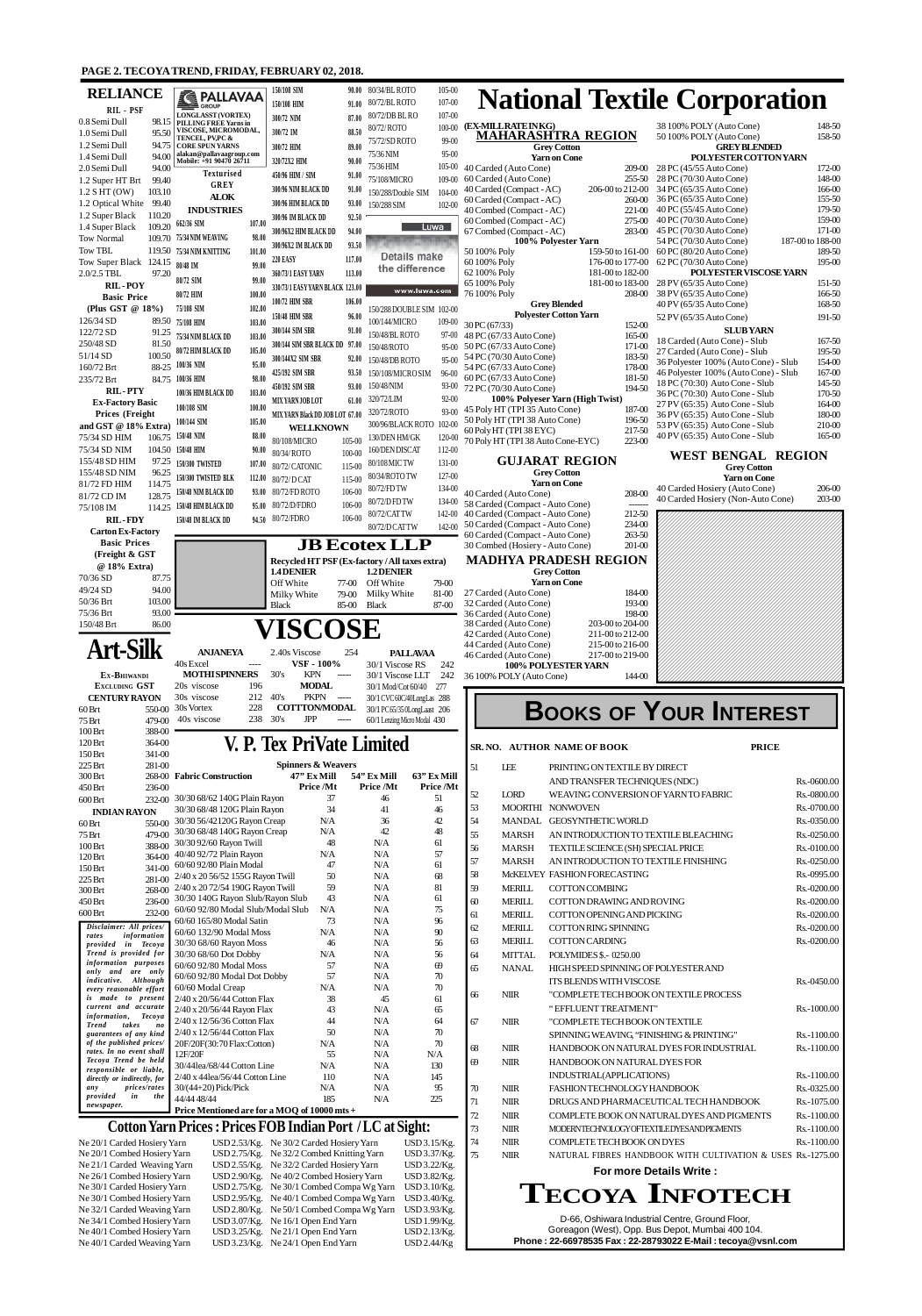## **GREY CLOTH PEE VEE TEXTILES LTD.**

### **VSM Weaves India - Tamil Nadu**

#### **Air Jet Grey Woven Fabrics (Ex-Mill Rate)**

### **KEN ENTERPRISES**

**Ichalkaranji (prices excluding GST)**

| Quality                                    | <b>Weave</b> | <b>Composition Ex-Mill</b> |            |
|--------------------------------------------|--------------|----------------------------|------------|
|                                            |              |                            | Rate/Meter |
| $100s \times 100s / 227 \times 150 - 63$ " | 4/1 Satin    | 100% Cotton                | 142.00     |
| $100s \times 100s/92 \times 88 - 63$ "     | $1/1$ Plain  | 100% Cotton                | 62.25      |
| 80s x 80s / 170 x 120 - 63"                | $1/1$ Plain  | 100% Cotton                | 86.25      |
| $80s \times 80s / 92 \times 88 - 63"$      | $1/1$ Plain  | 100% Cotton                | 48.50      |
| 70s x 90s/92 x 104 - 63"                   | $1/1$ Plain  | 100% Cotton                | 59.00      |
| $60s \times 60s / 92 \times 88 - 63"$      | $1/1$ Plain  | 100% Cotton                | 48.00      |
| $60s \times 60s / 92 \times 88 - 67"$      | $1/1$ Plain  | 100% Micro-Modal           | 69.75      |

**100 % Cotton Fabric (All Combed Compact Yarn)** Sr. No Quality Weave Width(inches) Exmill Rate + GST/Mtr 1  $40 \times 40 / 124 \times 94$  1/1 63" - Rs. 76.00

| 30 Viscose x 30 Viscose 68 x 64 63" 1/1 Plain -                   | $Rs. 52/M$ trs |
|-------------------------------------------------------------------|----------------|
| 30 Viscose x 30 Viscose 68 x 64 48" 1/1 Plain -                   | $Rs. 41/M$ trs |
| 30Viscose x 30Viscose 92 x 64 63" 2/2 Twill -                     | $Rs. 61/M$ trs |
| 60 Micro modal x 60 Micro modal 92 x 84 63" 1/1 plain Rs. 69/Mtrs |                |
| 50 Micro modal x 50 Micro modal 92 x 84 63" 1/1 plain Rs. 75 Mtrs |                |

## SIMPLIFY YARN **DYEING PROCESS WITH** dyesprings

The First dye springs manufacturing company in the world to be awarded the most coveted ISO 9001:2000, is taking the textile industrial world by storm in India & abroad. While in India it is a household name for stainless steel dye springs, S. B. Dye Springs (I) Pvt. Ltd. is exporting its products to Middle East, Bangladesh, Indonesia, Pakistan, Srilanka, Egypt, Malaysia, Thailand, Colombia, Argentina, Peru, Germany, Holland, Brazil, Swidon etc. Yet another proof for expanding horizons, if the focus is quality.

#### Features

**MWW** 

. Precision Limit. . Custom made to customer specifications. . High resistant stainless steel. . Excellent resistance to compression. . Quality assurance at all levels of productions. **Product Range** 

. Gravity locking caps for yarn dyeing machine. . Perforated S. S. Dye tube.

. Mandril (Import substitute) for texturising / yarn. . Rubber tension springs for Dobby machine. **Advantages** 

. Cost effective. . Savings in treatment. . High Surface Dye penetration. . Uniform Spread. . Highly effective with high frequency dryers.

#### **SB DYE SPRINGS (INDIA) PVT. LTD.**

8, Monica, Hari Niwas Circle, L.B.S. Marg, Naupada, Thane 400 602. Maharashtra, India. Tel.: 91-22-2533 1668, 25431275, 67921381-82, Fax: 91-22-25408886 E-mail: dyspring@vsnl.net / sales@sbdysprings.com

www.sbdyesprings.com

| $\bf{l}$ | 40 X 407 TZ4 X 94                                 | $\frac{1}{1}$ | OŚ                               |     | <b>KS.</b> 70.00 |
|----------|---------------------------------------------------|---------------|----------------------------------|-----|------------------|
| 2        | $60 \times 60 / 92 \times 88$                     | 1/1           | 63"                              |     | Rs. 57.00        |
| 3        | $40 \times 40 / 130 \times 73$ 2/1                |               | 67"                              |     | Rs. 73.00        |
|          | 100 % BCI Cotton Fabric (All Combed Compact Yarn) |               |                                  |     |                  |
| 1        | $40 \times 40 / 124 \times 94$                    | 1/1           | 63"                              |     | Rs. 79.00        |
| 2        | 60 x 60/92 x 88                                   | 1/1           | 63"                              |     | Rs. 60.00        |
| 3        | $40 \times 40 / 130 \times 73$ 2/1                |               | 67"                              |     | Rs. 76.00        |
|          |                                                   |               | 100 % Organic Cotton Fabric      |     |                  |
| 1        | $40 \times 40 / 124 \times 70$                    | 1/1           | 63"                              |     | Rs. 72.00        |
| 2        | $40 \times 40 / 132 \times 72$ 1/1                |               | 63"                              |     | Rs. 75.50        |
|          |                                                   |               | 100% Viscose fabric              |     |                  |
| 1        | $40 \times 40 / 96 \times 80$                     | 1/1           | 63"                              |     | Rs. 65.00        |
| 2        | $30 \times 30 / 68 \times 64$ 1/1                 |               | 63"                              |     | Rs. 55.00        |
|          |                                                   |               | Poly Cotton fabric (Blend 65:35) |     |                  |
| 1        | 40 PC x 40 PC / 100 x 84                          |               | 1/1                              | 63" | Rs. 58.00        |
| 2        | 45 PC x 45 PC/112 x 72                            |               | 1/1                              | 63" | Rs. 55.00        |
| 3        | 40 PC x 40 PC / 100 x 84                          |               | 1/1                              | 38" | Rs. 37.00        |
|          |                                                   |               | <b>Stretch Fabric</b>            |     |                  |
| 1        | $30 \times 20$ Ly $/ 160 \times 90$               |               | Dobby                            | 73" | Rs. 137.00       |
| 2        | $30 \times 20 + 20$ Ly / 130 x 684/1              |               |                                  | 74" | Rs. 98.00        |
| 3        | $30 \times 20 + 20$ Ly / 120 x 76Dobby            |               |                                  | 73" | Rs. 106.00       |

### **TEXTILE WORLD MUMBAI**

#### **Dear Readers,**

Minister Arun Jaitley revised cent in FY16, and to a still lower fiscal deficit estimates for the 3.5 per cent in FY17. current financial year upwards at GDP against the estimate of 3.3 initially budgeted for fiscal 2018, per cent and also projected 3.3 at 3.5 per cent. This outcome, road-map of 3 per cent of GDP. longer-term trend towards fiscal through rationalization of

**Kindly note tprices quoted in Tecoya Trend are pre-GST ones. We are slowly moving to the quotations of Post GST Prices and will keep you updated in the respective price section when we start quoting Post GST prices. - Editor**

#### **ALL PRICES ARE EX-MILL (GST FOR FABRIC AND TERRY : 5% )**

|         |            |       | <b>DRILL</b> |              |                 |              |      |
|---------|------------|-------|--------------|--------------|-----------------|--------------|------|
| Count   | Constr     | Width | <b>GSM</b>   | Wt/mtr Weave |                 | <b>INR</b>   | OZ   |
|         | uction     |       |              |              |                 | <b>Price</b> |      |
| 7x7     | 68x38      | 63"   | 390          | 0.624        | Drill           | 91.00        | 11.5 |
| 8x6     | 56 x 36    | 63"   | 340          | 0.548        | 2/2 Twill 80.00 |              | 10.0 |
| 10x8    | 68x42      | 63"   | 310          | 0.496        | Drill           | 77.50        | 9.1  |
| 10x8    | 72 x 46    | 63"   | 334          | 0.534        | Drill           | 85.50        | 9.8  |
| 10x10   | 44 x 40    | 63"   | 216          | 0.346        | $2/2$ Drill     | 58.00        | 6.4  |
| 10x10   | 68 x 38    | 63"   | 275          | 0.437        | Drill           | 67.50        | 8.1  |
| 10x10   | 68x38      | 67"   | 275          | 0.464        | Drill           | 72.00        | 8.1  |
| 10x10   | 68x42      | 63"   | 283          | 0.453        | Drill           | 73.25        | 8.3  |
| 10x10   | 68x52      | 63"   | 309          | 0.494        | Drill           | 85.00        | 9.1  |
| 10x10   | 68x58      | 63"   | 325          | 0.507        | Drill           | 90.00        | 9.6  |
| 10x16   | 76x36      | 63"   | 257          | 0.41         | Drill           | 69.00        | 7.6  |
| 16x10   | 120x48     | 67"   | 317          | 0.540        | Drill           | 95.00        | 9.3  |
| 16x12   | 96x48      | 63"   | 258          | 0.413        | Drill           | 71.75        | 7.6  |
| 16x12   | 96x48      | 67"   | 258          | 0.440        | Drill           | 80.25        | 7.6  |
| 16X12   | 96X48      | 72"   | 258          | 0.472        | Drill           | 86.25        | 7.6  |
| 16x12   | 96x48      | 80"   | 258          | 0.523        | Drill           | 96.00        | 7.6  |
| 16x12   | 108x56     | 63"   | 295          | 0.471        | Drill           | 84.50        | 8.7  |
| 16x12   | $108x\,56$ | 67"   | 295          | 0.500        | Drill           | 92.50        | 8.7  |
| 16x12   | 108x56     | 72"   | 295          | 0.537        | Drill           | 99.25        | 8.7  |
| 16x16   | 96x48      | 67"   | 232          | 0.394        | Drill           | 74.00        | 6.8  |
| 20x10   | 96x48      | 63"   | 247          | 0.395        | Drill           | 72.25        | 7.3  |
| 20x 16  | 108x56     | 63"   | 230          | 0.367        | Drill           | 69.00        | 6.8  |
| 20x20   | 96x48      | 66"   | 185          | 0.31         | Drill           | 62.25        | 5.4  |
| 20 x 20 | 96x48      | 72"   | 185          | 0.339        | Drill           | 67.75        | 5.4  |
| 20x20   | 108x56     | 48"   | 211          | 0.257        | Drill           | 54.25        | 6.2  |
| 20x20   | 108x56     | 54"   | 211          | 0.289        | Drill           | 61.50        | 6.2  |
| 20x20   | $108x\,56$ | 63"   | 212          | 0.338        | Drill           | 65.00        | 6.2  |
| 20 x 20 | $108x\,56$ | 67"   | 212          | 0.359        | Drill           | 69.00        | 6.2  |
| 20 x 20 | 108x56     | 72"   | 212          | 0.380        | Drill           | 73.00        | 6.2  |
| 20x20   | 108x56     | 78"   | 211          | 0.418        | Drill           | 84.00        | 6.2  |
| 20 x 20 | 88 x 68    | 63"   | 200          | 0.32         | Drill           | 68.00        | 5.9  |
| 32x32   | 124x64     | 63"   | 151          | 0.242        | Twill           | 68.75        | 4.4  |
| 32x32   | 132 x 72   | 63"   | 164          | 0.262        | Twill           | 79.25        | 4.8  |

per cent for FY19, up from the however, does not alter the to promote expenditure efficiency reduce the government's high It forecasts the debt-to-targeted delivery and re-asserted points to likely further It said the continued focus government schemes and better-

Moody's which has the devoted attention to all sectors, on 'ease of doing business' but of doing business'. He said the budget has government is focused not just add to 'ease of living' and 'ease "It will give pace to the agriculture to infrastructure. development of the country...the

# **Moody's says 3.3% fiscal defict achievable**

**MUMBAI, FEB. 01-(PTI)**

Global rating agency years. Moody's said the fiscal deficit projection of 3.3 per cent for FY19 successvley and successfully target will be achieved.

"Conversely, rapid rise in friendly", Prime Minister emphasising that the budget all, the prime minister emphasised Terming the Union budget congratulated Finance Minister toilets and initiatives in the areas for 2018- 19 "development-Arun Jaitley and his team while of housing, power and health for to all sectors, ranging from

"The direction of fiscal consolidation, it said. deficit announced in the Budget is in line with our forecast. We GDP ratio to be about 69 per cent endorsements of the FRBM consolidation of state owned oil expect that fiscal deficit targets in fiscal 2019, which incorporates committee recommendations are  $\&$  gas companies, it added. will be broadly achieved," Moody's said in a note today.

A slower broadening of the tax base after the note-ban and GST implementation as well as weather- related impacts on crops could contribute to revenue slippage, it warned.

the number of taxpayers, albeit Narendra Modi said today that it prepared by them will create new that the budget devotes attention from a low base, could contribute has focused on the needs of the opportunities for rural India. to revenue growth more rural areas and will strengthen the significantly than we currently vision of a 'new India'. expect," Moody's said.

In the Budget, Finance in FY15, further down to 3.9 per diminish rapidly because of Jaitley said he had been budget. was brought down to 4.1 per cent sovereign, and is not expected

best ratings on the country, ranging from agriculture to also on 'ease of living'," he said. expects revenue generation infrastructure and is "farmertargets will be broadly achieved friendly, common citizen-friendly, government's last full-fledged concrete steps to address nonas the medium- to long-term business environment- friendly budget before the 2019 Lok performing assets (NPA) and benefits of GST and note ban and development-friendly." reforms, including increasing the

Rs 5.95 trillion or 3.5 per cent of somewhat larger deficit than and constraining the scope of tax higher government revenues, The agency expects the development spending needs the country's low income levels leading to significant base broadening.

is in line with its forecast and the bringing down fiscal deficit. It remains a credit constraint for the divestments exceeding targets For fiscal 2019, Jaitley has set a disinvestment target of Rs 80,000 crore. "This year 's marks a break in a recent trend of missing ambitious targets,"

realized over the next several our assessment of the deficit credit positive.

trends based on the announced

The high debt burden

Moody's said. Moving forward, increased divestments could contribute to greater efficiencies within stateowned enterprises and help debt burden, it said.

The divestment target

## **Budget development-friendly; will strengthen 'new India'**

In his first reaction after the

size of the formal economy, are presentation of the budget, Modi including the construction of enterprises (MSME) sector.

This is the NDA government will soon announce He also said that the 'stress account' issues for the

natural dyeing...

Sabha. Detailing the various schemes of his government, micro, small and medium

The budget, he said, will